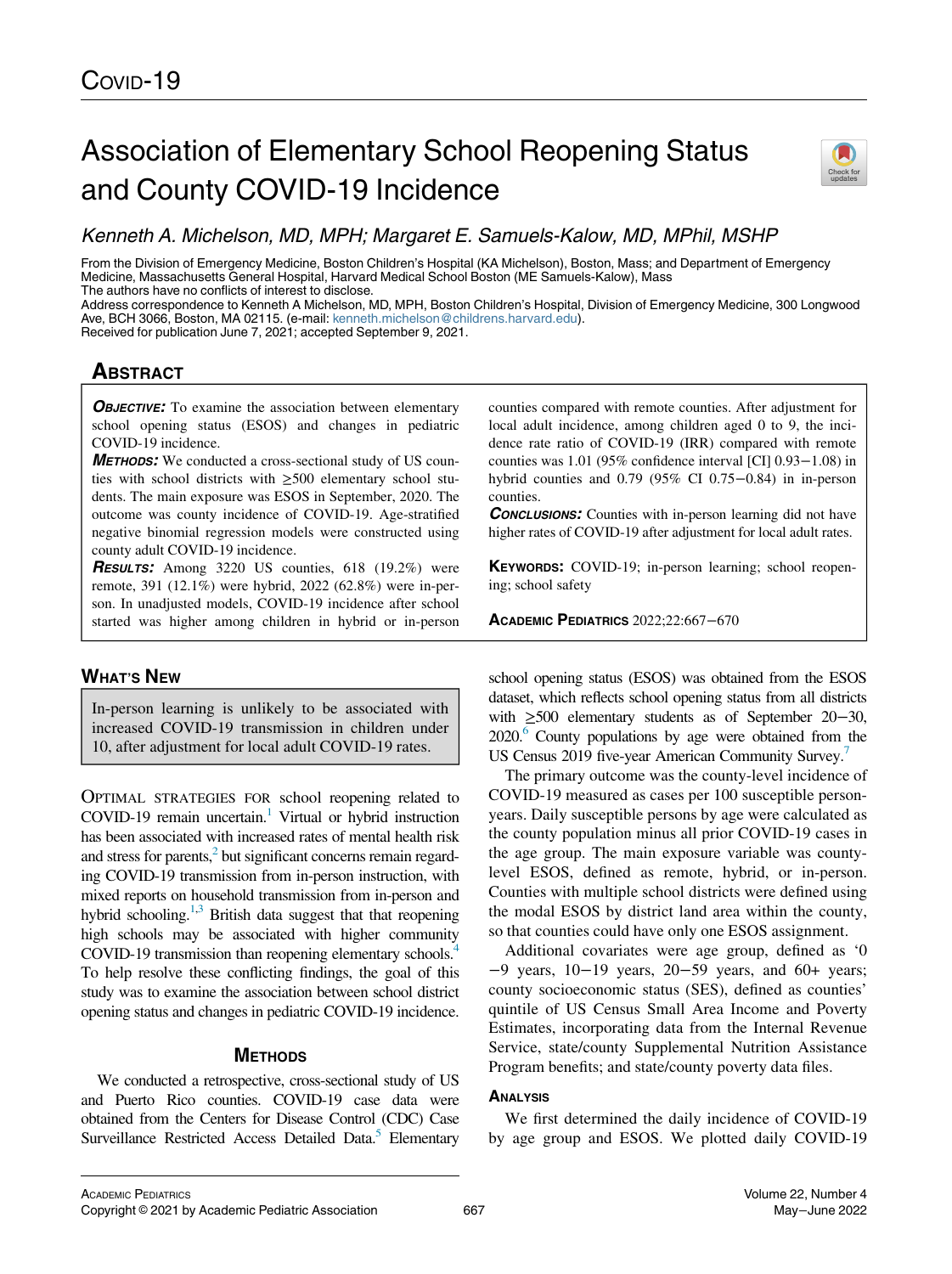<span id="page-1-0"></span>rates before and after school opening in each age group by ESOS, using July 1, 2020 to August 16, 2020 as the before period, August 17, 2020 to September 7, 2020 as a middle wash-in period (a period in which schools started at varying times), and September 8, 2020 to November 30, 2020 as the after period. The wash-in period was selected based on the weeks in which  $82\%$  $82\%$  of districts start.<sup>8</sup> To compare rates by time, we created age-stratified negative binomial regression models including time period (excluding the wash-in period), ESOS, and a time-ESOS interaction term. The interaction term evaluated the extent to which ESOS was associated with the degree of progression of COVID-19 rates over time.

To assess the association between ESOS and pediatric COVID-19 rates, we constructed negative binomial regression models using COVID-19 incidence as the outcome. These models were designed to address confounding by transmission to children from adults and the effects of SES (which is independently associated with COVID-1[9](#page-3-0) rates) on transmission. $9$  Models included: 1) an unadjusted model including only ESOS; 2) an adult-adjusted model including ESOS and the  $log<sub>2</sub>$  incidence of COVID-19 in adults aged 20 to 59 (to account for every doubling of local adult incidence); and 3) a full model adding SES to the adult-adjusted model. The adult-adjusted and full models did not include counties with no adult cases of COVID-19 as modeling the effect of adult COVID-19 transmission does not make sense when there is no transmission. As a sensitivity analysis, we recreated the models reassigning ESOS 3 ways: 1) by the most permissive ESOS in the county (ie, the county was treated as in-person if any district was in-person), 2) as the most restrictive in the county (ie, the county was treated as remote if any district was remote), and 3) restricting to counties with only one ESOS.

#### **RESULTS**

Among 3220 US counties, 618 (19.2%) were remote, 391 (12.1%) were hybrid, 2022 (62.8%) were in-person, and 189 (5.9%) did not have an ESOS because no school districts with more than ≥500 elementary students were present ([Supplemental Figure 1](#page-2-8)). Among children 0 to 9 years, COVID-19 incidence in counties with remote learning increased after school started (56%, 95% CI 32 −85). Compared with remote learning, increases were 48% (95% CI 12−94) steeper in hybrid counties and 60% (95% CI 32−95) steeper in in-person counties. Among children 10 to 19 years, the incidence in counties with remote learning increased 71% (95% CI 46−101). Increases were steeper by 41% (95% CI 9−83) in hybrid counties, and 75% (95% CI 45−110) steeper in in-person counties ([Supplemental Figure 2](#page-2-8)). Similar results occurred in adults 20 to 59 years and  $\geq 60$  years.

In unadjusted models, counties with hybrid or in-person ESOS, COVID-19 incidences in persons aged 0 to 9 years or 10 to 19 years were higher after school started compared with counties with remote learning ([Table 1\)](#page-1-0). After adjustment for counties' adult COVID-19 rates, hybrid

Table 1. County-Level Incidence Rate Ratios (IRRs) of COVID-19 in Hybrid and In-Person Learning Elementary School Opening Statuses (ESOS) Compared With Remote Learning Settings Table 1. County-Level Incidence Rate Ratios (IRRs) of COVID-19 in Hybrid and In-Person Learning Elementary School Opening Statuses (ESOS) Compared With Remote Learning Settings

|                                                                          |                            |                                                                                                                                                                                            |                   | IRR Compared With Remote Learning (95% CI)                                                                                       |                   |                                 |
|--------------------------------------------------------------------------|----------------------------|--------------------------------------------------------------------------------------------------------------------------------------------------------------------------------------------|-------------------|----------------------------------------------------------------------------------------------------------------------------------|-------------------|---------------------------------|
|                                                                          | Most Common ESOS in County |                                                                                                                                                                                            |                   | Most Permissive ESOS in County                                                                                                   |                   | Most Restrictive ESOS in County |
| Age $0-9$                                                                | Hybrid                     | nerson<br><u>م-م</u>                                                                                                                                                                       | Hybrid            | In-person                                                                                                                        | Hybrid            | In-person                       |
| Unadjusted model                                                         | 1.35(1.12, 1.62)           | 1.26(1.10, 1.43)                                                                                                                                                                           | 1.28(1.03, 1.58)  | 1.43(1.24, 1.65)                                                                                                                 | 1.30(1.11, 1.52)  | 1.03(0.92, 1.16)                |
| Adult-adjusted model                                                     | 1.01(0.93, 1.08)           | 0.79(0.75, 0.84)                                                                                                                                                                           | 1.02(0.93, 1.11)  | 0.82(0.78, 0.88)                                                                                                                 | 0.93(0.87, 0.99)  | 0.83(0.79, 0.87)                |
| Full model                                                               | 0.99 (0.92, 1.07)          | 0.79(0.75, 0.83)                                                                                                                                                                           | 0.99(0.91, 1.09)  | 0.82(0.77, 0.87)                                                                                                                 | 0.92 (0.86, 0.98) | 0.81 (0.77, 0.85)               |
| Age 10-19                                                                |                            |                                                                                                                                                                                            |                   |                                                                                                                                  |                   |                                 |
| Unadjusted model                                                         | 1.45(1.21, 1.75)           | 1.67 (1.46, 1.90)                                                                                                                                                                          | 1.33 (1.08, 1.64) | 1.88 (1.63, 2.16)                                                                                                                | 1.46 (1.25, 1.70) | 1.29(1.14, 1.45)                |
| Adult-adjusted model                                                     | 1.11(1.05, 1.17)           | 1.11(1.07, 1.16)                                                                                                                                                                           | 1.11(1.04, 1.19)  | 1.15(1.10, 1.20)                                                                                                                 | 1.09(1.04, 1.14)  | 1.09(1.05, 1.14)                |
| Full model                                                               | 1.05(1.00, 1.11)           | 1.06(1.02, 1.11)                                                                                                                                                                           | 1.04(0.97, 1.11)  | 1.08(1.03, 1.13)                                                                                                                 | 1.06(1.01, 1.11)  | (1.07(1.03, 1.11))              |
| CI indicates confidence interval.                                        |                            |                                                                                                                                                                                            |                   |                                                                                                                                  |                   |                                 |
|                                                                          |                            | ESOS represented the type of school setting present when schools reopened in Autumn 2020. IRRs are shown when ESOS is determined by the most common setting in a county, based on the most |                   |                                                                                                                                  |                   |                                 |
| permissive ESOS in a county, or the most restrictive ESOS in the county. |                            |                                                                                                                                                                                            |                   | IRRs are reported in an unadjusted model, in a model adjusting for counties' adult COVID-19 rates, and in a full model adjusting |                   |                                 |
| for adult rates and county-level socioeconomic status.                   |                            |                                                                                                                                                                                            |                   |                                                                                                                                  |                   |                                 |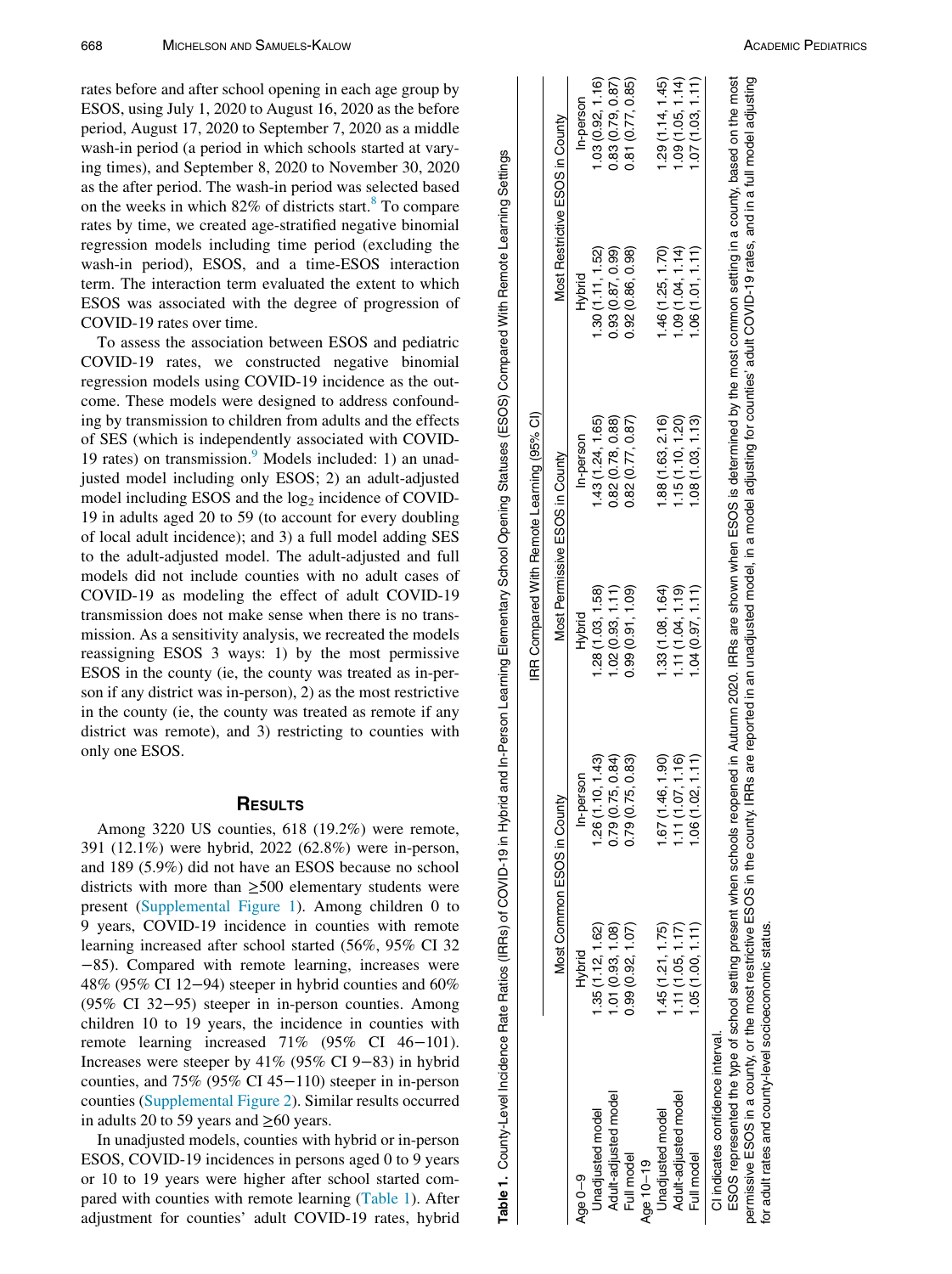learning was not associated with differing rates of COVID-19 in children aged 0 to 9 but remained associated with modestly higher rates in persons aged 10 to 19 years. In-person learning was associated with decreased COVID-19 rates in children ages 0 to 9 but increased rates in persons age 10 to 19, after adjustment for counties' rates of COVID-19 in adults. The addition of SES to the model did not change the interpretation from the adult-adjusted model. Sensitivity analyses reinterpreting counties' ESOS as the most locally permissive did not alter the association. When restricting to the 2250 (69.9%) counties with only one ESOS, results were similar to the main analysis ([Supplemental Table](#page-2-8)).

#### **DISCUSSION**

Our data demonstrated considerable variation in school opening status, similar to prior reports.<sup>[2](#page-2-1)</sup> Hybrid and inperson ESOS were associated with higher COVID-19 incidence in unadjusted models, showing that areas with more permissive ESOS have more cases of COVID-19. Even with adjustment for local adult COVID-19 incidence and SES, hybrid and in-person learning were associated with higher rates of COVID-19 among individuals aged 10 to 19. However, the opposite was true in children aged 0 to 9, in whom in-person learning was associated with lower COVID-19 rates after adjustment for local adult rates and SES.

<span id="page-2-8"></span><span id="page-2-1"></span><span id="page-2-0"></span>There are several potential reasons for the differences observed between younger and older children. Studies have shown age-related differences in transmission risk within households,<sup>9</sup> and an increased risk of COVID-19 transmission from secondary schools versus primary schools.<sup>4</sup> We speculate that younger children may be more likely than older children to contract COVID-19 at home than school. Children attending in-person school settings may be exposed to fewer adults than those in remote settings due to ad-hoc childcare coverage. In contrast, older children may be more likely to transmit to peers and adults<sup>[10](#page-3-1)</sup> thus making in-person schooling higher risk in the older age group. Locations outside of the home and school, including celebrations, are likely an important location of transmission for children, and could vary by age. $11$  Children of different ages may also have variable adherence to mitigation measures such as social distancing and masking. These age-related differences could explain why unadjusted models of COVID-19 incidence, which reflect overall transmission within counties, differ from adjusted models, which reflect transmission independent of adults.

<span id="page-2-7"></span><span id="page-2-6"></span><span id="page-2-5"></span><span id="page-2-4"></span><span id="page-2-3"></span><span id="page-2-2"></span>This study had several limitations. First, some counties may have changed ESOS during the study period. Second, there are several hybrid models; we treated all hybrid models as the same because no single model was prevalent enough to analyze separately. Third, applying these findings to high school reopening decisions should be undertaken with caution, since we did not evaluate high school reopening status, nor were vaccines available to children during the study period. However, opening status was nearly always a district-wide policy and thus this was unlikely to affect our study results. $12$  Fourth, we did not take specific mitigation measures into account, although adjusting for adult rates would be expected to partially account for this since adult rates are tied to local mitigation strategies. Fifth, counties can be heterogeneous in terms of characteristics and COVID-19 approaches, so our findings should be regarded as county-averaged associations. Sixth, due to data limitations we could not separate elementary students from preschool children by age, include small school districts, or include nonpublic schools. Finally, as a cross-sectional study, we were limited in our ability to evaluate causality of ESOS and COVID-19 rates.

In conclusion, hybrid and in-person ESOS were associated with higher COVID-19 incidence in unadjusted models. Adjustment for local adult transmission negated the association for children 0 to 9 but not for those 10 to 19. This finding suggests that additional investigation into the effects of school reopening should evaluate outcomes by age.

#### **ACKNOWLEDGMENTS**

This work was supported by the Agency for Healthcare Research and Quality [grant number K08HS026503].

Funding: Dr. Michelson received funding through award K08HS026503 from the Agency for Healthcare Research and Quality (AHRQ).

#### SUPPLEMENTARY DATA

Supplementary data related to this article can be found online at [https://doi.org/10.1016/j.acap.2021.09.006.](https://doi.org/10.1016/j.acap.2021.09.006)

#### **REFERENCES**

- 1. Lessler J, Grabowski MK, Grantz KH, et al. Household COVID-19 risk and in-person schooling. Science. 2021;372:1092–1097. [https://](https://doi.org/10.1126/science.abh2939) [doi.org/10.1126/science.abh2939.](https://doi.org/10.1126/science.abh2939)
- 2. Verlenden JV, Pampati S, Rasberry CN, et al. Association of Children's Mode of School Instruction with Child and Parent Experiences and Well-Being During the COVID-19 Pandemic — COVID Experiences Survey, United States, October 8−November 13, 2020. MMWR Morb Mortal Wkly Rep. 2021;70:369–376. [https://doi.org/](https://doi.org/10.15585/mmwr.mm7011a1) [10.15585/mmwr.mm7011a1](https://doi.org/10.15585/mmwr.mm7011a1).
- 3. Varma JK, Thamkittikasem J, Whittemore K, et al. COVID-19 infections among students and staff in New York City public schools. Pediatrics. 2021;147:e2021050605. [https://doi.org/](https://doi.org/10.1542/peds.2021-050605) [10.1542/peds.2021-050605.](https://doi.org/10.1542/peds.2021-050605)
- 4. Munday JD, Sherratt K, Meakin S, et al. Implications of the schoolhousehold network structure on SARS-CoV-2 transmission under school reopening strategies in England. Nat Commun. 2021;12:1942. [https://doi.org/10.1038/s41467-021-22213-0.](https://doi.org/10.1038/s41467-021-22213-0)
- 5. CDC. CDC COVID-19 Case Surveillance Restricted Access Detailed Data. Available at: [https://data.cdc.gov/Case-Surveillance/](https://data.cdc.gov/Case-Surveillance/COVID-19-Case-Surveillance-Restricted-Access-Detai/mbd7-r32t) [COVID-19-Case-Surveillance-Restricted-Access-Detai/mbd7-r32t](https://data.cdc.gov/Case-Surveillance/COVID-19-Case-Surveillance-Restricted-Access-Detai/mbd7-r32t). Accessed August 24, 2021.
- 6. Landivar L, Ruppanner L, Scarborough W, et al. Elementary school opening status. Available at: [https://osf.io/zeqrj/.](https://osf.io/zeqrj/) Accessed August 24, 2021.
- 7. United States Census Bureau. American Community Survey Data Releases. Published 2018. Available at: [https://www.census.gov/pro](https://www.census.gov/programs-surveys/acs/news/data-releases.2018.html) [grams-surveys/acs/news/data-releases.2018.html](https://www.census.gov/programs-surveys/acs/news/data-releases.2018.html). Accessed July 8, 2020.
- 8. Desilver D. 'Back to school' means anytime from late July to after Labor Day, depending on where in the U.S. you live. Available at: [https://www.pewresearch.org/fact-tank/2019/08/14/back-to-school](https://www.pewresearch.org/fact-tank/2019/08/14/back-to-school-dates-u-s/)[dates-u-s/](https://www.pewresearch.org/fact-tank/2019/08/14/back-to-school-dates-u-s/). Accessed August 24, 2021.